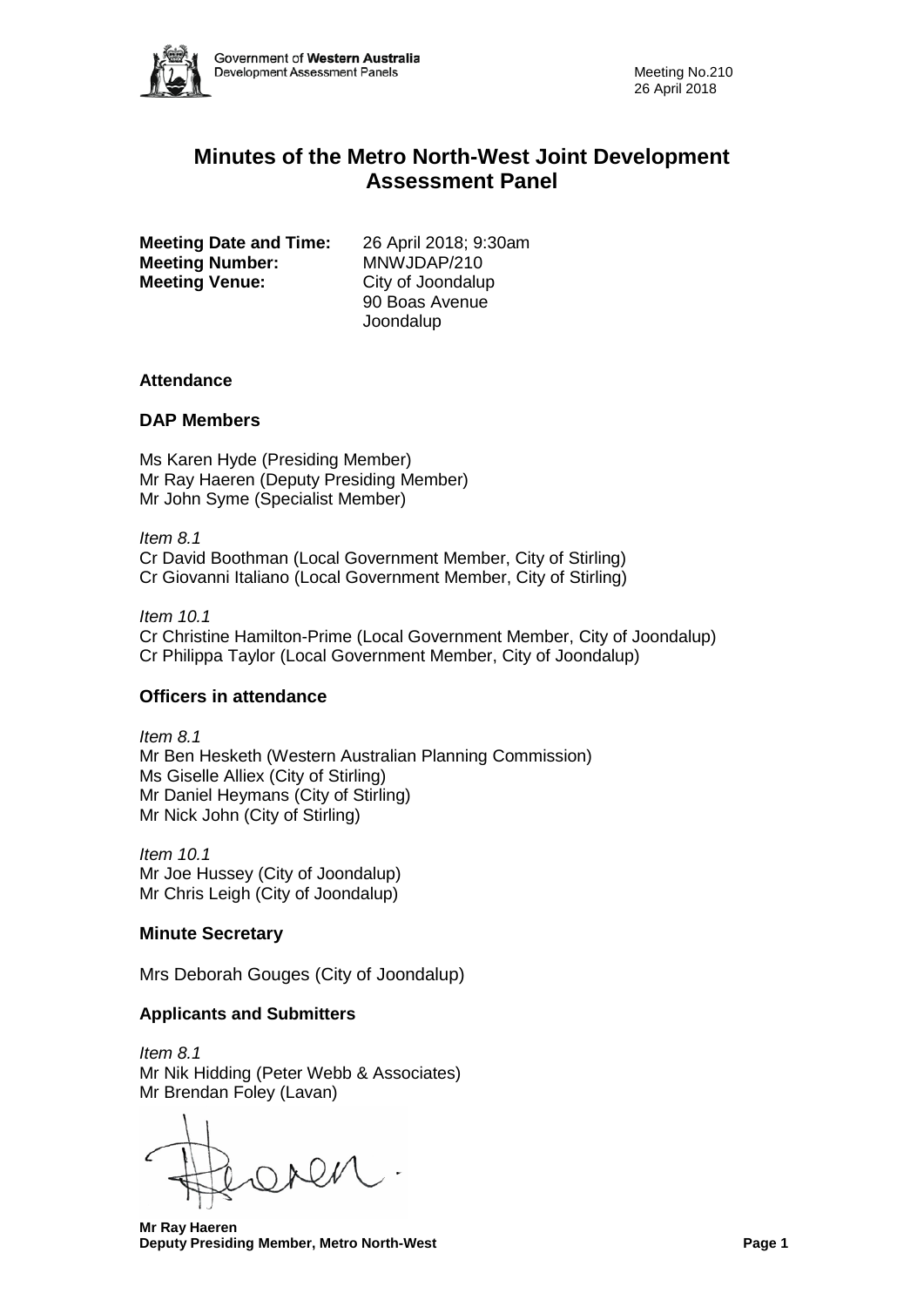

*Item 10.1* Mr Scott Vincent (Planning Solutions)

# **Members of the Public / Media**

There were eight members of the public in attendance.

# **1. Declaration of Opening**

The Presiding Member, Karen Hyde declared the meeting open at 9.30am on 26 April 2018 and acknowledged the past and present traditional owners and custodians of the land on which the meeting was being held.

The Presiding Member announced the meeting would be run in accordance with the DAP Standing Orders 2017 under the *Planning and Development (Development Assessment Panels) Regulations 2011*.

The Presiding Member advised that in accordance with Section 5.16 of the DAP Standing Orders 2017 which states *'A person must not use any electronic, visual or audio recording device or instrument to record the proceedings of the DAP meeting unless the Presiding Member has given permission to do so.',* the meeting would not be recorded.

# **2. Apologies**

Nil

# **3. Members on Leave of Absence**

Nil

# **4. Noting of Minutes**

The Minutes of Metro North-West JDAP meeting No.209 held on 20 April 2018 were not available for noting at the time of meeting.

# **5. Declaration of Due Consideration**

All members declared that they had duly considered the documents.

# **6. Disclosure of Interests**

DAP member, Ms Karen Hyde, declared an impartiality interest in Item 8.1a and 8.1b as Ms Hyde currently works for Taylor Burrell Barnett, the firm was engaged by the City of Stirling in 2013 to prepare the MRS amendment, structure plan and LDP for the Herdsman Glendalough area. The work and associated fee was concluded in 2015.

 **Mr Ray Haeren Deputy Presiding Member, Metro North-West Page 2**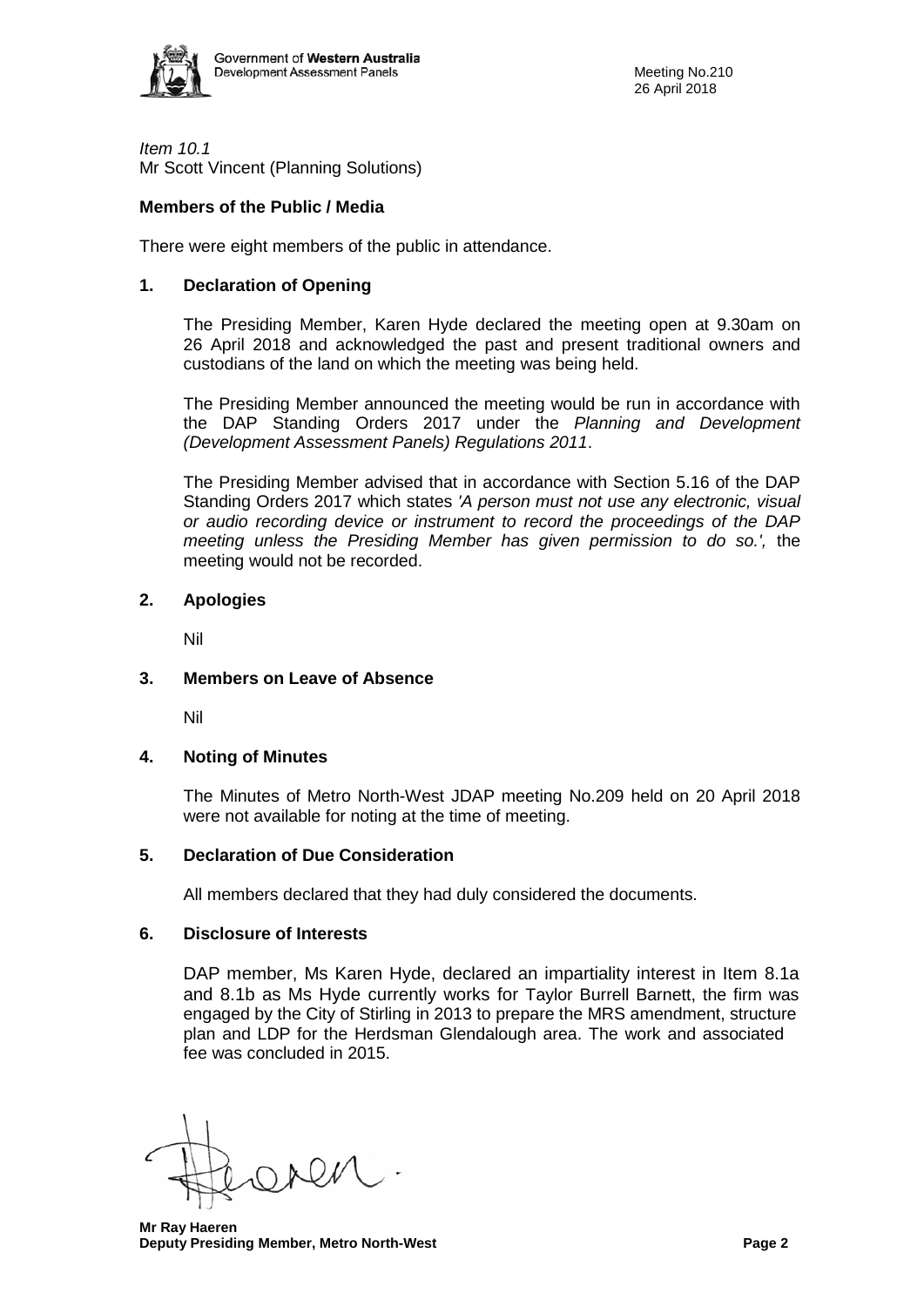

In accordance with section 4.6.1 and 4.6.2 of the DAP Standing Orders 2017, the Deputy Presiding Member determined that the member listed above, who had disclosed an impartiality interest, was permitted to participate in discussion and voting on the items.

# **7. Deputations and Presentations**

- **7.1** Mr Nik Hidding (Peter Webb & Associates) addressed the DAP in support of the application at Item 8.1.
- **7.2** Mr Daniel Heymans (City of Stirling) answered questions from the panel.
- **7.3** Mr Brendan Foley (Lavan) addressed the DAP in support of the application at Item 8.1 and answered questions from the panel.

#### *The presentation at Item 7.1 - 7.3 was heard prior to the application at Item No 8.1.*

**7.4** Mr Scott Vincent (Planning Solutions) addressed the DAP in support of the application at Item 10.1. Mr Vincent answered questions from the panel.

# *The presentation at Item 7.4 was heard prior to the application at Item 10.1*

# **8. Form 1 – Responsible Authority Reports – DAP Application**

| Lot 100, House Number 304 Scarborough        |
|----------------------------------------------|
|                                              |
| Motor Vehicle Sales and Motor Vehicle Repair |
|                                              |
| Ryder Pty Ltd & Mechanical Holdings Pty Ltd  |
|                                              |
|                                              |
|                                              |

# **REPORT RECOMMENDATION**

**Moved by: Cr David Boothman <b>Seconded by:** Nil

That the Metro North-West JDAP resolves to:

**Refuse** DAP Application reference DAP/17/01353 and accompanying plans (Attachment 1) in accordance with Clause 68 of the *Planning and Development (Local Planning Schemes) Regulations 2015* and the provisions of the Local Planning Scheme No.3, for the following reasons:

1. The proposed 'Motor Vehicle Repair' land use is not supported as it is an 'X' use under the Draft Herdsman Glendalough Structure Plan. The proposed 'Motor Vehicle Repair' use is contrary to the intended future character of the area and is inconsistent with the principles of orderly and proper planning. The

 **Mr Ray Haeren Deputy Presiding Member, Metro North-West Page 3**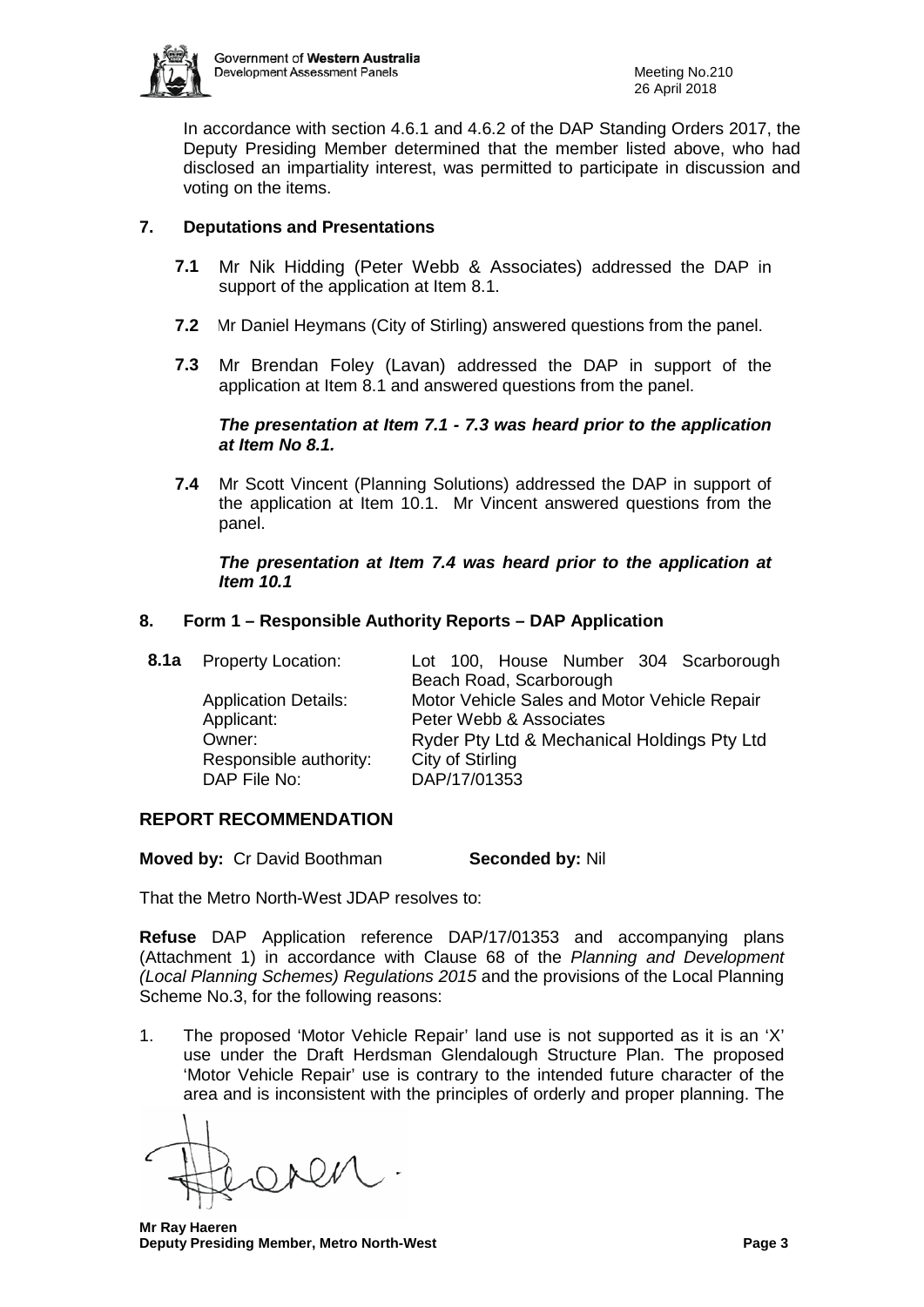

proposed use and form of development will prejudice the intent and objectives of the planning framework of the area.

- 2. The proposed development is inconsistent with Amendment No. 39 in relation to the objectives for the Herdsman Glendalough Special Control Area.
- 3. The proposed development is inconsistent with Development Control Policy 1.6- Planning to Support Transit Use and Transit, as the proposal does not include uses and activities that will benefit from their proximity and accessibility to public transport, and which will in turn generate a demand for the use of transit infrastructure and service.
- 4. The proposed development is inconsistent with Development Control Policy 5.1- Vehicular Access, which seeks to rationalise vehicle access from regional roads (Scarborough Beach Road).
- 5. The proposed development is not considered to meet the intent and policy provisions of State Planning Policy 4.2 – Activity Centres for Perth and Peel.
- 6. The application does not satisfy *Planning and Development (Local Planning Schemes) Regulations 2015 (Schedule 2 - Deemed Provisions)*, including Clauses  $67(a)$ , (b), (c), (g), (h), (m), (n), (p), (s) and (t).
- 7. The proposed development does not achieve the objectives of the Glendalough Station Special Control Area as set out in Clause 6.4 of the City's Local Planning Scheme No. 3*,* as the development does not '*capitalise on the strategic advantages of the Special Control Area's excellent public transport, accessibility and proximity to the Central Business District'*.
- 8. The proposed development is contrary to the objectives and development provisions of Local Planning Policy 6.11 in relation to Trees and Development, which requires 28 advanced trees be planted onsite as the proposal does not propose any advanced trees.
- 9. The proposed development is contrary to the objectives and development provisions of Local Planning Policy 6.6 in relation to Landscaping, which requires 1417.9sqm of landscaping to be provided onsite, a 1.5m wide landscaping strip to street frontages and 12 trees to be planted in open parking areas.

# **The Report Recommendation LAPSED for want of a seconder.**

# **PROCEDURAL MOTION**

**Moved by:** Cr Giovanni Italiano **Seconded by:** Cr David Boothman

That the Metro North-West JDAP resolves to:

 **Mr Ray Haeren Deputy Presiding Member, Metro North-West Page 4**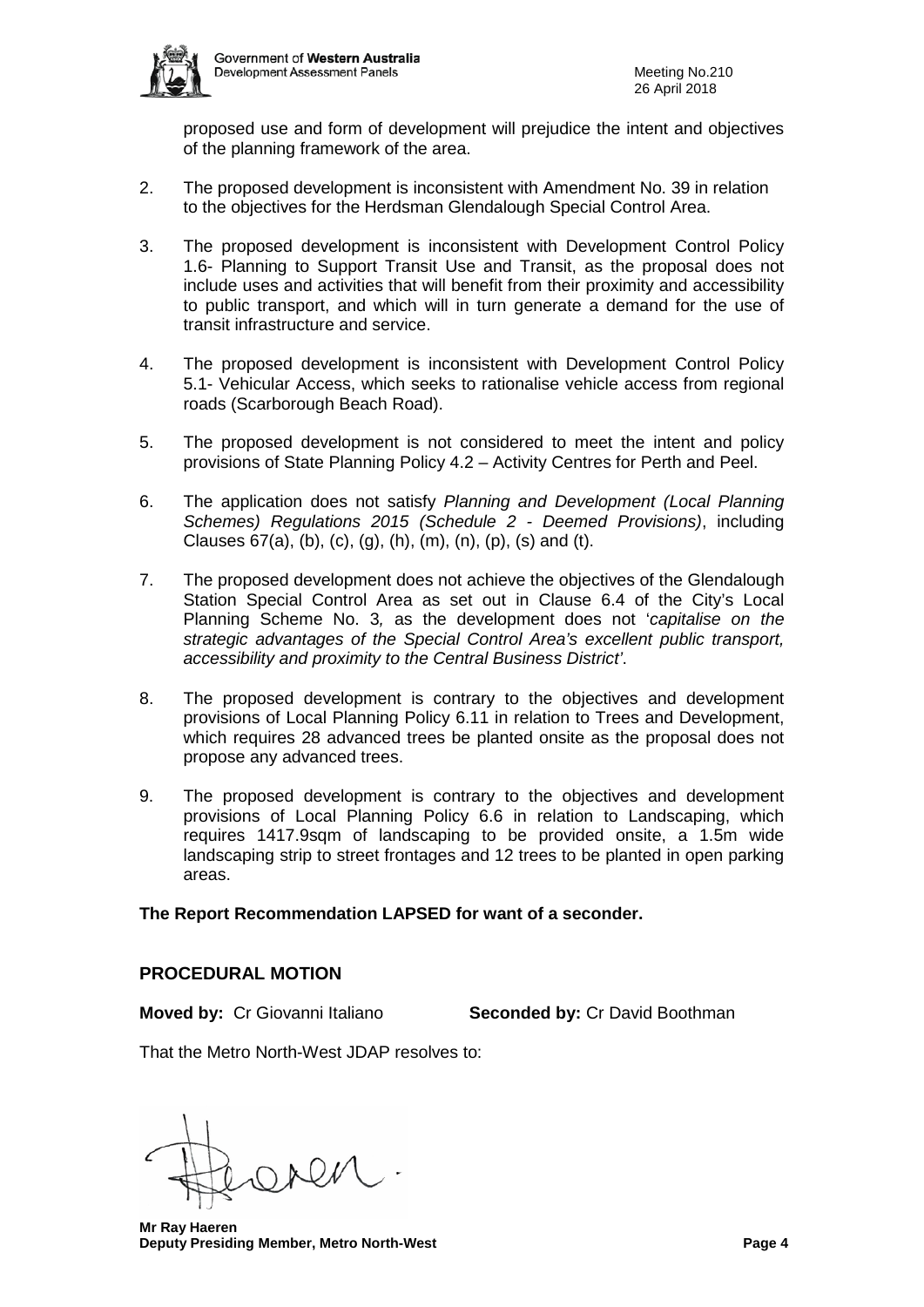

**Defer** consideration of DAP application reference DAP/17/01353 and accompanying plans (Attachment 1) for a period of 48 days for the following reasons:

- 1. Allow additional time for the applicant to provide amended plans and for the City to assess the amended plans in relation to the following:
	- a) A landscaped area not less than 1.5 metre wide shall be provided adjoining all street boundaries (including Mitchell Freeway road reserve);
	- b) A minimum of 10% landscaping of the total site area to be provided onsite;
	- c) A minimum of 1 tree per 6 bays (minimum 45 litre for exotics and 11 litre for natives) is required in open parking areas;
	- d) A minimum of 28 advanced trees to be provided with a minimum 9 square metres of soil space and a minimum dimension of 2 metres at ground level free of intrusions;
	- e) The canopy of the Motor Vehicle Sales building is to be modified so that it does not protrude into the Planning Control Area;
	- f) The fence on the western boundary (adjacent to Mitchell Freeway road reserve) to be relocated behind the 1.5 metre landscape strip as required by  $(a)$ :
	- g) Relocate/modify the tyre store as it conflicts with the swept path diagram;
	- h) Crossover modifications to Baden Street are to be shown on the plans;
	- i) The crossover on Scarborough Beach Road shall be reduced in width and sweep-in tightened to accommodate car turning movements only;
	- j) The ramp grades and manoeuvring space at the top and bottom of the ramp is to be in accordance with Australian Standard AS/NZS 2890.1:2004
- 2. Allow additional time for the applicant to liaise with Main Roads WA in relation to the issues raised in relation to site access/egress; location of auxillary lanes and revised traffic modelling being undertaken for a 25 metre car carrier design vehicle.

# **AMENDING MOTION**

**Moved by:** Mr John Syme **Seconded by:** Cr Giovanni Italiano

That the Metro North-West JDAP resolves to:

**Defer** consideration of DAP application reference DAP/17/01353 and accompanying plans (Attachment 1) for a period of 48 days for the following reasons:

- 1. Allow additional time for the applicant to provide amended plans and for the City to assess the amended plans in relation to the following:
	- a. Landscaped area adjoining all street boundaries shall be provided adjoining all street boundaries (including Mitchell Freeway road reserve);
	- b. the landscaping of the total site area to be provided onsite;

 **Mr Ray Haeren Deputy Presiding Member, Metro North-West Page 5**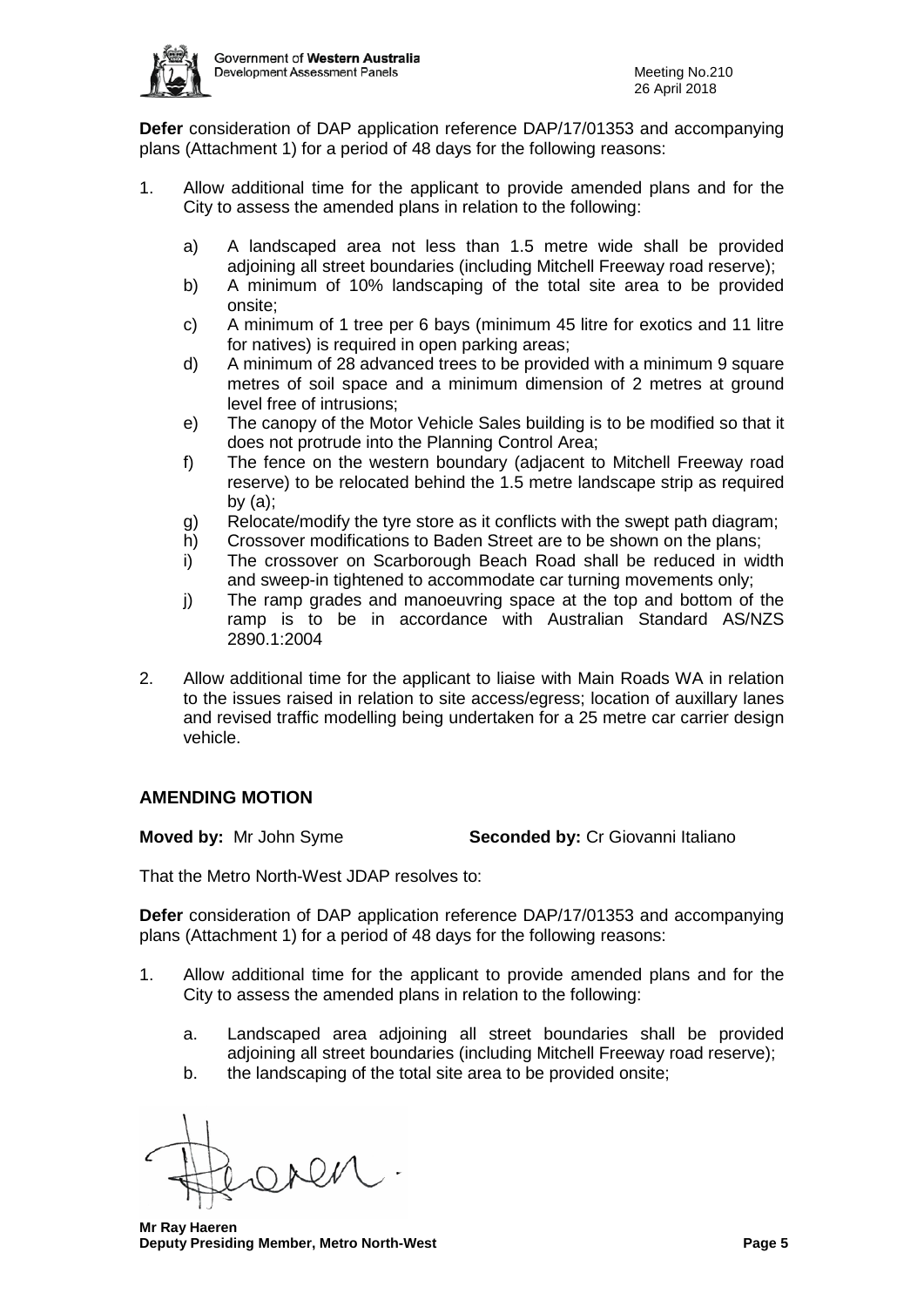

- c. The canopy of the Motor Vehicle Sales building does not protrude into the Planning Control Area;
- d. Ensure tyre store does not conflict with the swept path diagram;
- e. Crossover modifications to Baden Street are to be shown on the plans;
- f. The ramp grades and manoeuvring space at the top and bottom of the ramp is to be in accordance with Australian Standard AS/NZS 2890.1:2004
- 2. Allow additional time for the applicant to liaise with Main Roads WA in relation to the issues raised in relation to site access/egress.

# **The Amending Motion was put and LOST (2/3).**

- For: Cr Giovanni Italiano Mr John Syme
- Against: Ms Karen Hyde Cr David Boothman Mr Ray Haeren.

# **PROCEDURAL MOTION**

That the Metro North-West JDAP resolves to:

**Defer** consideration of DAP application reference DAP/17/01353 and accompanying plans (Attachment 1) for a period of 48 days for the following reasons:

- 1. Allow additional time for the applicant to provide amended plans and for the City to assess the amended plans in relation to the following:
	- a) A landscaped area not less than 1.5 metre wide shall be provided adjoining all street boundaries (including Mitchell Freeway road reserve);
	- b) A minimum of 10% landscaping of the total site area to be provided onsite;
	- c) A minimum of 1 tree per 6 bays (minimum 45 litre for exotics and 11 litre for natives) is required in open parking areas;
	- d) A minimum of 28 advanced trees to be provided with a minimum 9 square metres of soil space and a minimum dimension of 2 metres at ground level free of intrusions;
	- e) The canopy of the Motor Vehicle Sales building is to be modified so that it does not protrude into the Planning Control Area;
	- f) The fence on the western boundary (adjacent to Mitchell Freeway road reserve) to be relocated behind the 1.5 metre landscape strip as required by (a);
	- g) Relocate/modify the tyre store as it conflicts with the swept path diagram;
	- h) Crossover modifications to Baden Street are to be shown on the plans;
	- i) The crossover on Scarborough Beach Road shall be reduced in width and sweep-in tightened to accommodate car turning movements only;

 **Mr Ray Haeren Deputy Presiding Member, Metro North-West Page 6**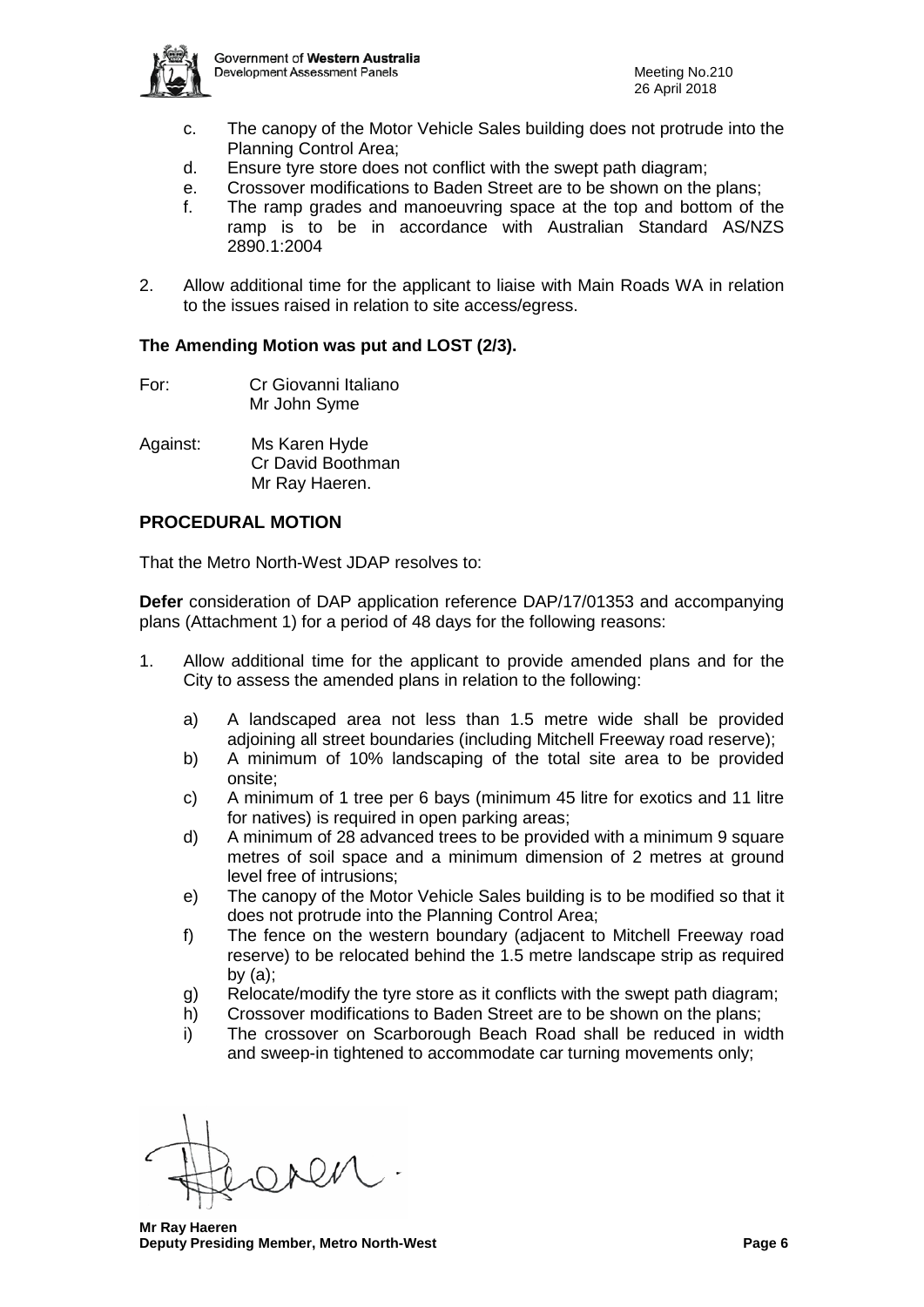

- j) The ramp grades and manoeuvring space at the top and bottom of the ramp is to be in accordance with Australian Standard AS/NZS 2890.1:2004
- 2. Allow additional time for the applicant to liaise with Main Roads WA in relation to the issues raised in relation to site access/egress; location of auxillary lanes and revised traffic modelling being undertaken for a 25 metre car carrier design vehicle.

#### **REASON: To allow the applicant additional time to provide amended plans to the City of Stirling.**

# **The Procedural Motion was put and CARRIED (4/1).**

For: Ms Karen Hyde Cr David Boothman Mr Ray Haeren Cr Giovanni Italiano

Against: Mr John Syme

**8.1b** Property Location: Lot 100 (No. 304) Scarborough Beach Road, Osborne Park Application Details: Motor Vehicle Sales and Motor Vehicle Repair Applicant: Mr Nik Hidding, Peter Webb & Associates Owner: Ryder Pty Ltd and Mechanical Holdings Pty Ltd Responsible authority: Western Australian Planning Commission DAP File No: DAP/17/01353

# **REPORT RECOMMENDATION**

#### **Moved by:** Nil **Seconded by:** Nil

That the Metro North-West JDAP resolves to:

1. **Refuse** DAP Application reference DAP/17/01353 and accompanying plans date stamped 2 January 2018 in accordance with Clause 30(1) of the Metropolitan Region Scheme for the following reasons:

#### **Refusal reasons**

- 1. The proposal is contrary to the intent of clause 32 resolution 2015/01, as it is inconsistent with Transit Oriented Development principles and provides no ability for adaptive re-use of the site in the future.
- 2. The application does not comply with *Development Control Policy 1.6 – Planning to Support Transit Use and Transit Oriented Development*, as the proposed land use is inconsistent with the delivery of a transit oriented development surrounding Glendalough train station.

 **Mr Ray Haeren Deputy Presiding Member, Metro North-West Page 7**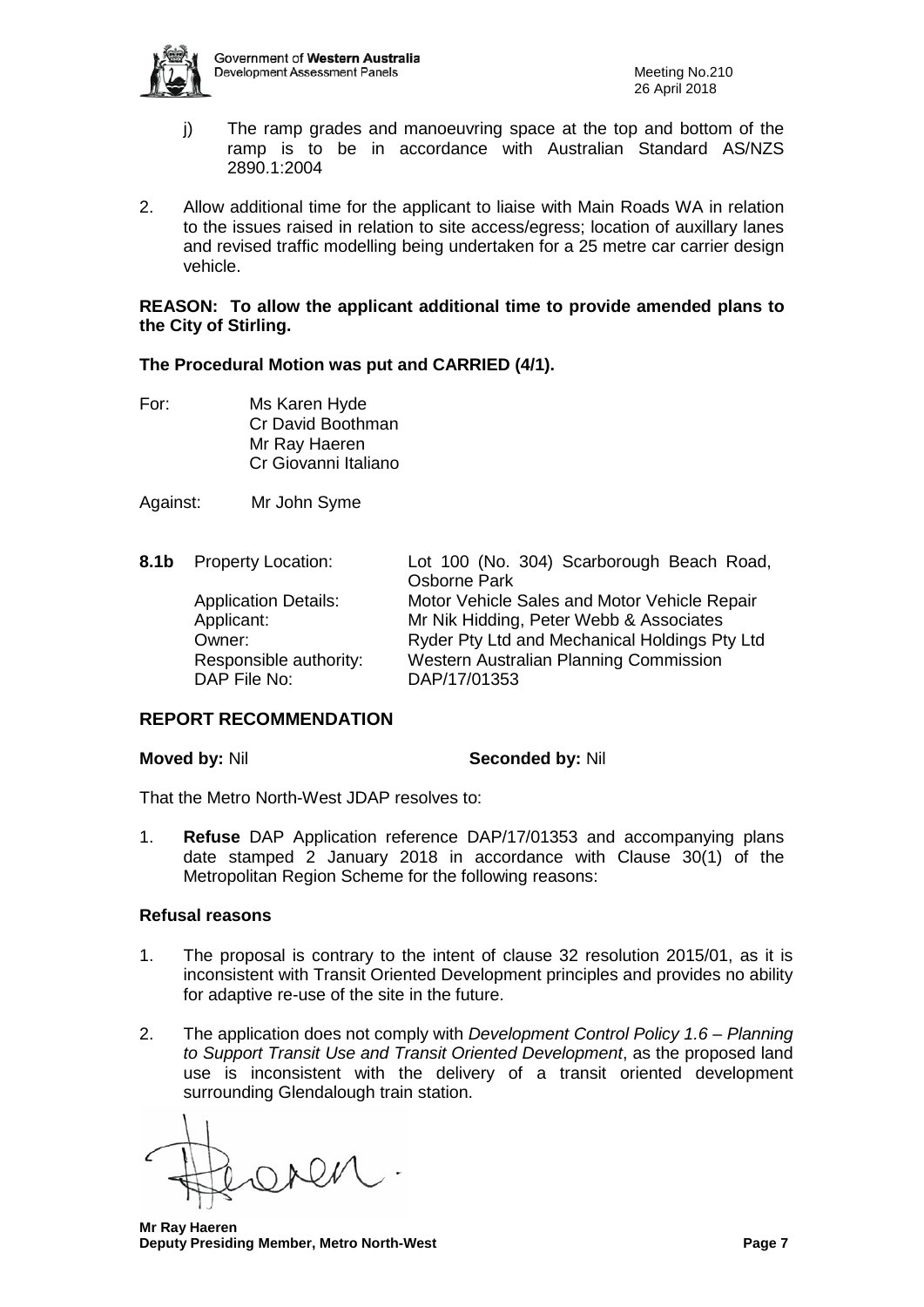

3. The application does not comply with *Development Control Policy 5.1 - Regional Roads Vehicular Access,* as access along Scarborough Beach Road has not been appropriately rationalised.

#### **The Report Recommendation LAPSED for want of a mover and a seconder.**

#### **PROCEDURAL MOTION**

**Moved by:** Cr David Boothman **Seconded by:** Mr Ray Haeren

That the Metro North-West JDAP resolves to:

**Defer** consideration of DAP application reference DAP/17/01353 and accompanying plans date stamped 2 January 2018 by the Department of Planning, Lands and Heritage, for a period of no more than 42 days to allow additional time for the applicant to negotiate suitable access arrangements to the site with Main Roads Western Australia.

#### **AMENDING MOTION**

**Moved by:** Ms Karen Hyde **Seconded by:** Cr David Boothman

That the motion be amended to have the time period changed from 42 days to 48 days to align with the motion at Item 8.1a.

**The Amending Motion was put and CARRIED UNANIMOUSLY.**

# **PROCEDURAL MOTION (As Amended)**

That the Metro North-West JDAP resolves to:

**Defer** consideration of DAP application reference DAP/17/01353 and accompanying plans date stamped 2 January 2018 by the Department of Planning, Lands and Heritage, for a period of no more than 48 days to allow additional time for the applicant to negotiate suitable access arrangements to the site with Main Roads Western Australia.

**REASON: To provide the applicant additional time to negotiate suitable access arrangements to the site with Main Roads and to ensure consistency with the deferral decision at 8.1a.**

**The Procedural Motion (As Amended) was put and CARRIED (4/1).**

For: Ms Karen Hyde Cr David Boothman Mr Ray Haeren

 **Mr Ray Haeren Deputy Presiding Member, Metro North-West Page 8**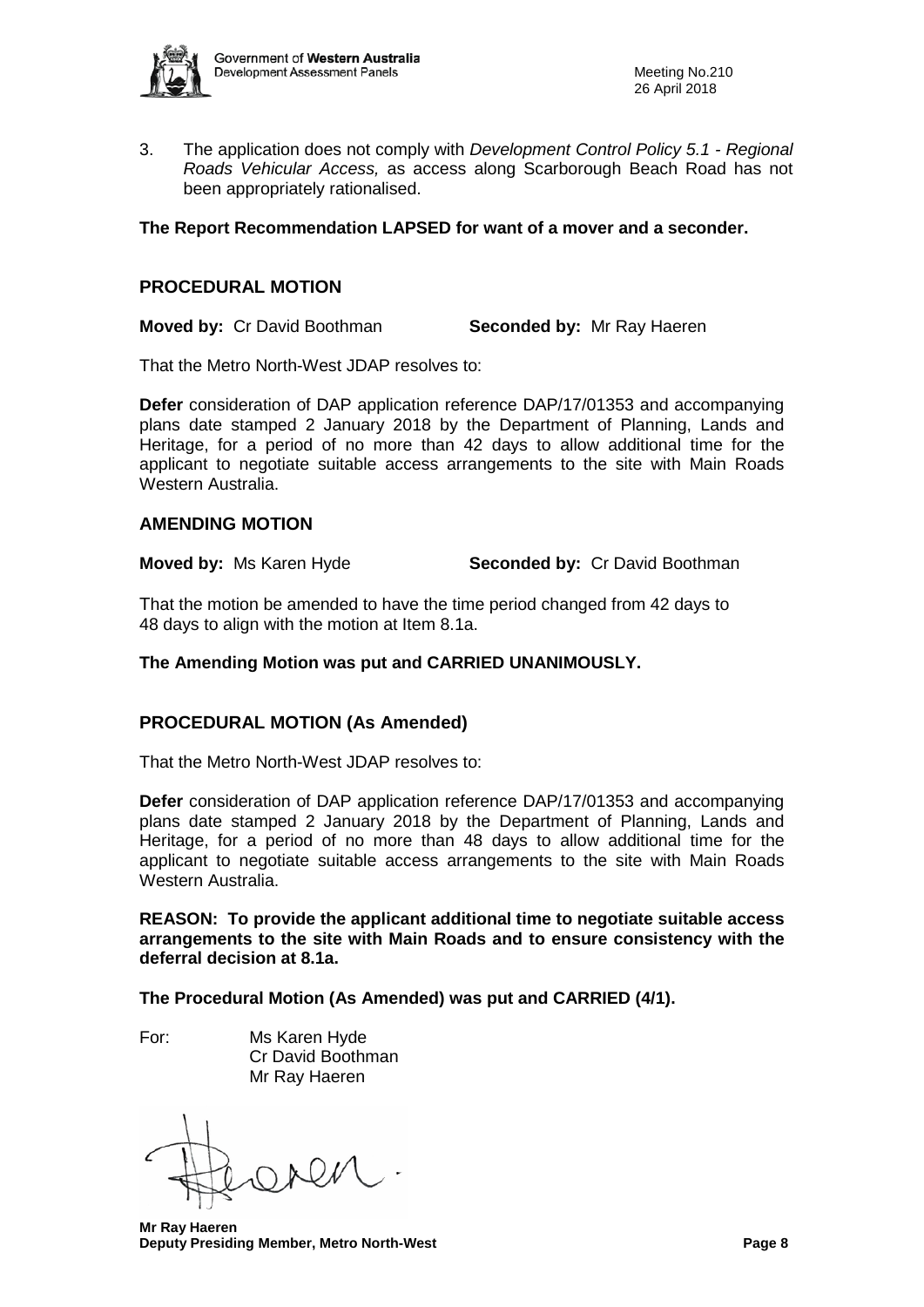

Cr Giovanni Italiano

Against: Mr John Syme

# **9. Form 2 – Responsible Authority Reports – Amending or cancelling DAP development approval**

Nil

*Cr David Boothman and Cr Giovanni Italiano (City of Stirling) left the meeting at 10.33am.*

*Cr Christine Hamilton-Prime and Cr Philippa Taylor (City of Joondalup) joined the panel at 10.33am.* 

# **10. Appeals to the State Administrative Tribunal**

| <b>Property Location:</b>       | Lot 1 (248) Camberwarra Drive, Craigie |
|---------------------------------|----------------------------------------|
| <b>Development Description:</b> | <b>Child Care Centre</b>               |
| Applicant:                      | <b>Planning Solutions</b>              |
| Owner:                          | The Roman Catholic Archbishop of Perth |
| Responsible Authority:          | City of Joondalup                      |
| DAP File No:                    | DAP/17/01210                           |
|                                 |                                        |

# **REPORT RECOMMENDATION**

**Moved by:** Cr Christine Hamilton-Prime **Seconded by:** Cr Philippa Taylor

That the Metro North-West Joint Development Assessment Panel (JDAP), pursuant to section 31 of the *State Administrative Tribunal Act 2004* in respect of SAT application DR 400/2017, resolves to:

**Reconsider** its decision dated 29 November 2017 and **approve** DAP Application reference DAP/17/01210 and accompanying plans included as Attachment 2 in accordance with Clause 68 of the *Planning and Development (Local Planning Schemes) Regulations 2015* and the *City of Joondalup District Planning Scheme No. 2*, subject to the following conditions:

# **Conditions**

- 1. This decision constitutes planning approval only and is valid for a period of 2 years from the date of approval. If the subject development is not substantially commenced within the 2 year period, the approval shall lapse and be of no further effect.
- 2. This approval relates to the new child care centre, car parking and associated works only, as indicated on the approved plans. It does not relate to any other development on the lot.
- 3. All development shall be contained within the property boundaries.

 **Mr Ray Haeren Deputy Presiding Member, Metro North-West Page 9**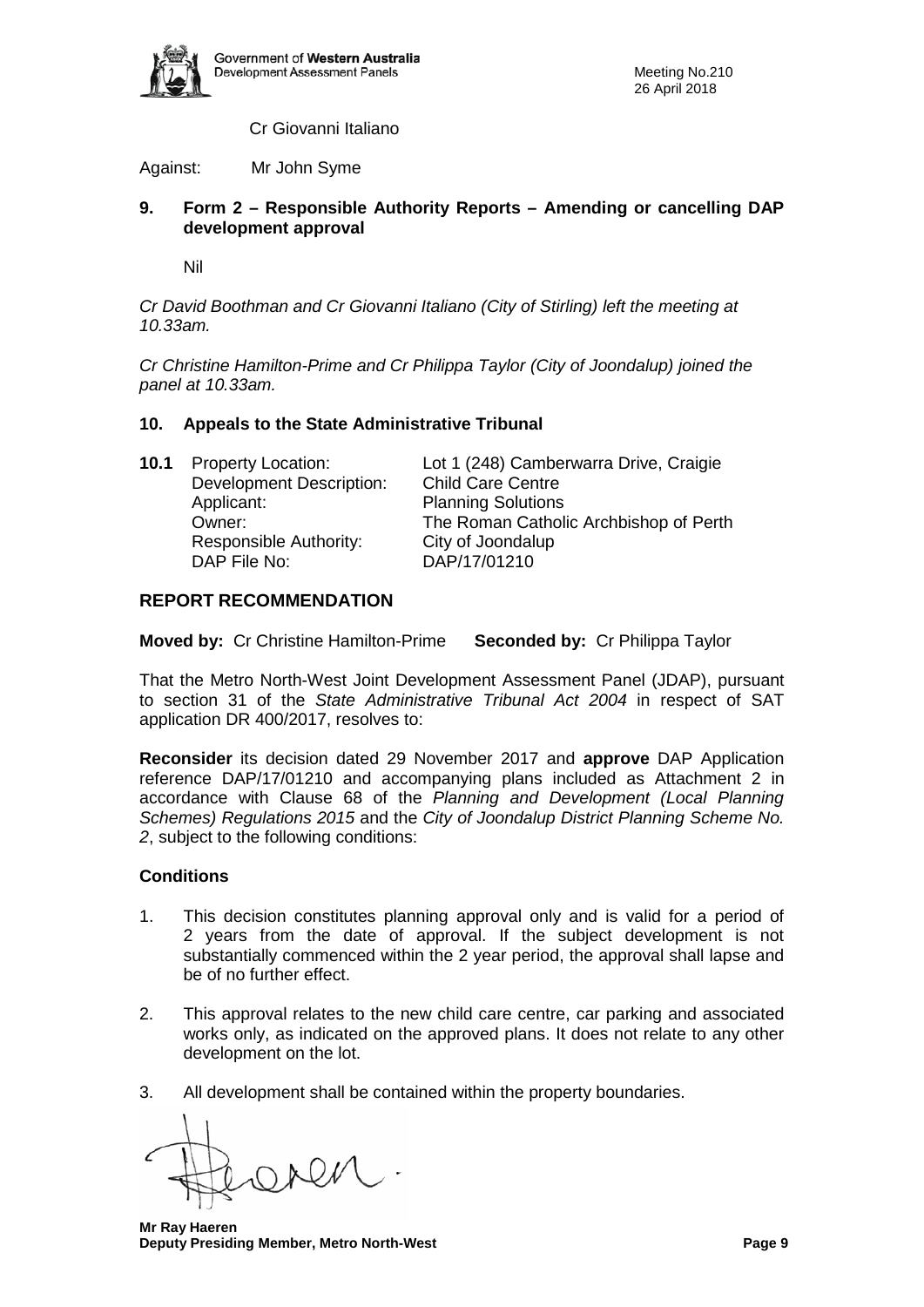

- 4. Detailed engineering design drawings of the proposed crossovers and works within the road reserve shall be submitted to the City for approval prior to the commencement of development.
- 5. The car parking bays, driveways and access points shown on the approved plans are to be designed, constructed, drained and marked in accordance with the Australian Standard for Off-street Car Parking (AS/NZS2890.1 2004) and Off-street Parking for People with Disabilities (AS/NZS2890.6 2009), prior to the occupation of the development. These bays are to be thereafter maintained to the satisfaction of the City.
- 6. Bicycle parking facilities shall be provided in accordance with the Australian Standard for Offstreet Carparking – Bicycles (AS2890.3-1993 as amended) prior to the development first being occupied. Details of bicycle parking area(s) shall be provided to the City for approval prior to the commencement of construction. Works shall be undertaken in accordance with the approved details.
- 7. A refuse management plan indicating the method of rubbish collection is to be submitted to the City prior to the commencement of development, and approved by the City prior to the development first being occupied. Refuse management shall be undertaken in accordance with the approved refuse management plan.
- 8. Detailed landscaping plans shall be submitted to the City for approval prior to the commencement of development. These landscaping plans are to indicate the proposed landscaping treatment(s) of the subject site and the adjoining road verge(s), and shall:
	- i. Provide all details relating to paving, treatment of verges and tree planting in the car park;
	- ii. Provide screening of a sufficient height and density to the northern building facade to soften the visual impact of the development from the nearby properties and public roads;
	- iii. Provide minimum concrete or brick paved areas within outdoor activity areas;
	- iv. Provide landscaping that discourages the parking of vehicles within the verge;
	- v. Be drawn at an appropriate scale of either 1:100, 1:200 or 1:500;
	- vi. Show spot levels and/or contours of the site;
	- vii. Be based on water sensitive urban design principles to the satisfaction of the City;
	- viii. Be based on Designing out Crime principles to the satisfaction of the City;
	- ix. Show all irrigation design details.
- 9. Landscaping and reticulation shall be established in accordance with the approved landscaping plans, Australian Standards and best trade practice prior to the development first being occupied and thereafter maintained to the satisfaction of the City.

 **Mr Ray Haeren Deputy Presiding Member, Metro North-West Page 10**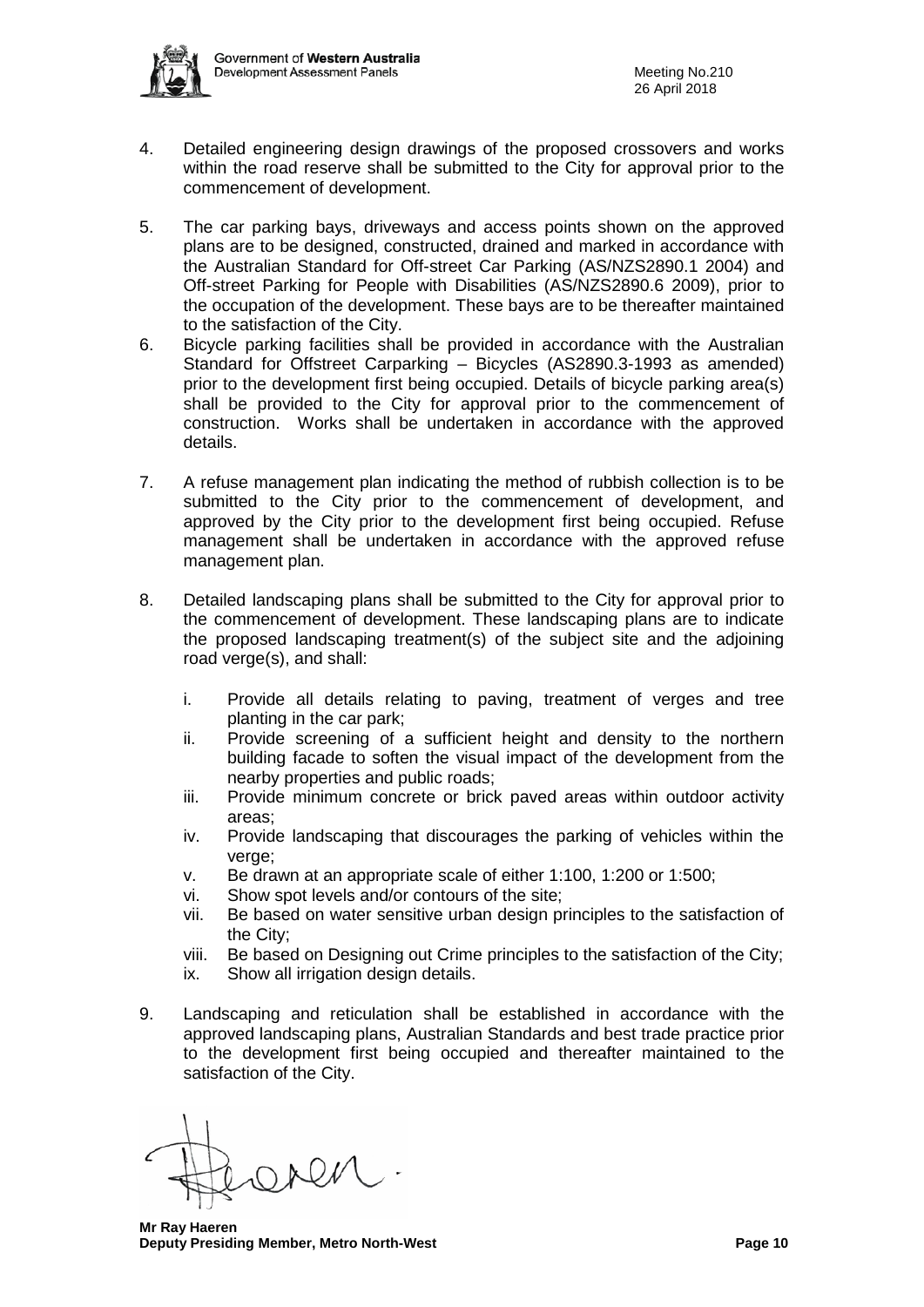

- 10. The car parking areas shall be provided with shade trees in accordance with the submitted detailed landscape planting plan dated 12 March 2018. The trees shall be located within tree wells protected from damage by vehicles and maintained to the satisfaction of the City.
- 11. A full schedule of colours and materials for all exterior parts to the building and retaining walls is to be submitted and approved by the City prior to the commencement of development. Development shall be in accordance with the approved schedule and shall be completed to the satisfaction of the City prior to occupation of the development.
- 12. All external walls and retaining walls of the development shall be of a clean finish, and shall at all times be maintained to a high standard, including being free of vandalism, to the satisfaction of the City.
- 13. Lighting shall be installed along all pedestrian pathways and along the northern building façade having regard to the requirements of *AS4282 – 1997 Control of the obtrusive effects of outdoor lighting* prior to the development first being occupied, to the satisfaction of the City. A lighting plan shall be submitted to the City for approval prior to the commencement of construction.
- 14. Any proposed external building plant, including air conditioning units, piping, ducting and water tanks, being located so as to minimise any visual and noise impact on surrounding landowners, and screened from view from the street, and where practicable from adjoining buildings, with details of the location of such plant being submitted for approval by the City prior to the commencement of development. Works shall be undertaken in accordance with the approved details.
- 15. All stormwater shall be contained on-site and disposed of in a manner acceptable to the City.
- 16. The hours of operation for the centre shall be between 6:30am to 6.30pm Monday to Friday.
- 17. Car parking bays shall be used and marked in accordance with the parking management plan dated 13 March 2018.
- 18. No amplified outdoor sound/music is permitted.

#### **Advice Notes**

1. The applicant is advised that the premises is to comply in all respects with the Food Act 2008, Australia New Zealand Food Standards Code and Standard 3.3.1 which relates to Food Safety Programs for Food Service to Vulnerable Persons. The City's Health Department is to be contacted to arrange for a final inspection of the food premises fit out prior to commencement of operations.

 **Mr Ray Haeren Deputy Presiding Member, Metro North-West <b>Page 11 Page 11**